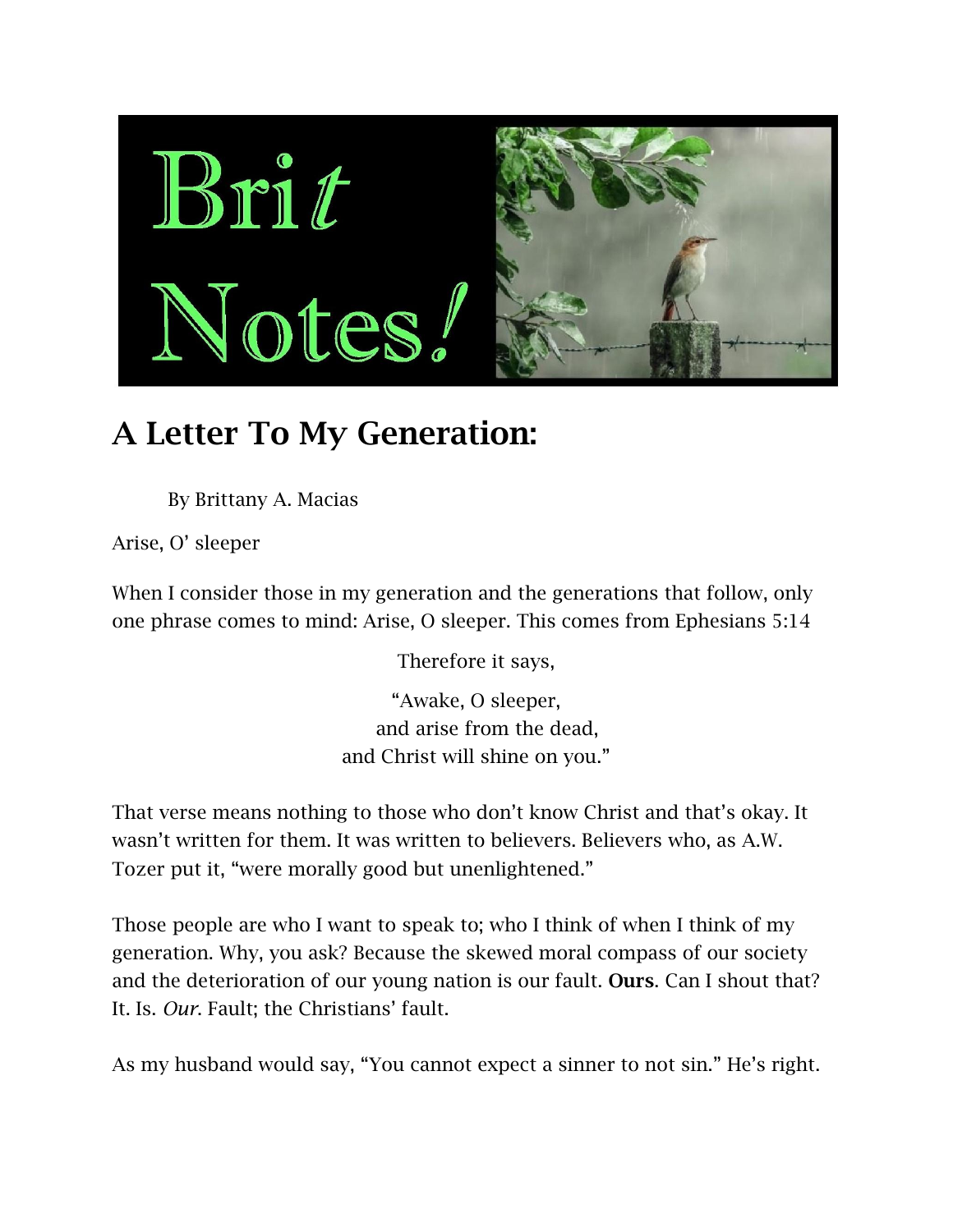**How, then, can they call on the one they have not believed in? And how can they believe in the one of whom they have not heard? And how can they hear without someone preaching to them? Romans 10:14**

Each human should think for themselves and each person's actions are solely their own choice. *However*, it is *our* job to be light in the darkness. It is *our* job to get involved in politics (gasp! Did she just say that?! Yep.) It is *our* job to stand up for what it true and holy. It is *our* job to **lead**. We cannot slumber and expect our nation and our world to magically improve or get back on track. That is foolishness.

Our generation is so consumed with obtaining senseless knowledge. I believe Charles Spurgeon said it best: "Wisdom is the right use of knowledge. To know is not to be wise. Many men know a great deal, and are all the greater fools for it. There is no fool so great a fool as a knowing fool. But to know how to use knowledge is to have wisdom." Our generation is so plagued with comparison, an obsession with perfection, incomprehensible stagnant busyness, the newest social media outlet, and a grotesque sense of entitlement.

You, Dear One, need not compare yourself to anyone except Jesus. You were knit together in your mother's womb exactly how God saw fit and **you. are. enough.** We don't want another Kim Kardashian or even another Steven Furtick. We want *you*. We *need* you. If you could only see how important you are and how amazingly designed you are, you would shake the sky.

You, Dear One, may not be where you want to be, but if you're further than you were yesterday, you're well on your way. Keep pressing forward. Magnify your successes and learn from your failures.

> Not that I have already obtained it or have already become perfect, but I press on so that I may lay hold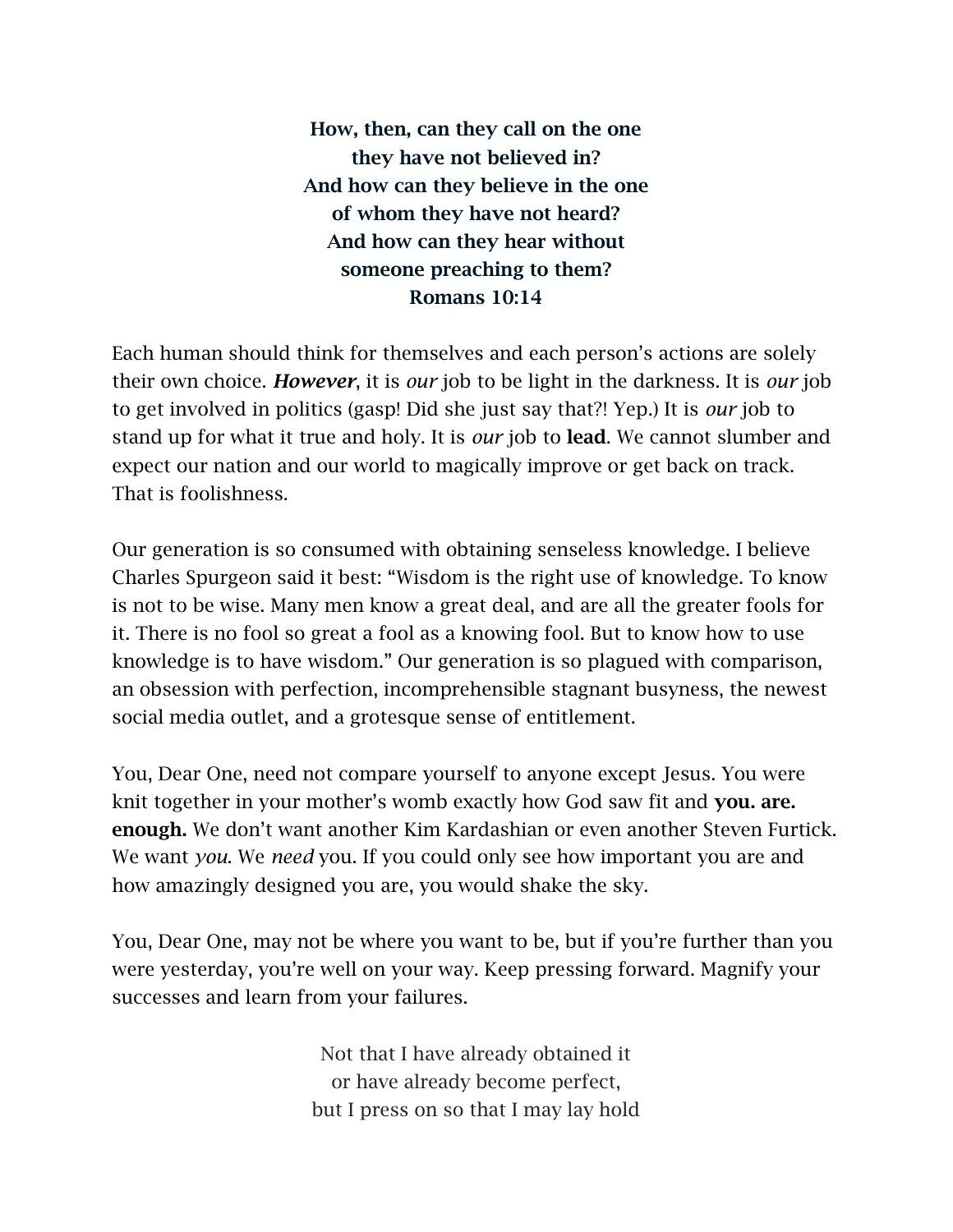of that for which also I was laid hold of by Christ Jesus. Philippians 3:12

## **Be not fixated on perfection; fix your eyes on the Perfect One.**

You, Dear One, are too busy. Yet, somehow, in all the many things you are doing and going to, you're stagnant, going nowhere. Would you like to know why? Nothing receives your full attention and you are fully present nowhere. Slow down! It is vital that you affect your current sphere of influence where you currently are. That's how we change the world, one day at a time, one place at a time, one person at a time. If you are rushing to class then rushing to work then rushing to dinner then rushing to church then rushing to coffee then rushing to a date… Who were you truly consumed with all day? It wasn't Jesus and it certainly wasn't those around you, it was yourself. You say, "Oh, but I went to coffee because they are my friends, that's not about me!" Perhaps. But what did you discuss? The barista's obvious immorality? Your mutual "friend's" significant other? Did you complain the entire time? You see, when you're too busy to fill up spiritually, too busy to fully be present, you miss opportunities. Did you take a moment to smile at the barista? Maybe invite them to church? Did you tell your friend "let's talk about something else. How was *your* day?" Perhaps you would find they aren't actually mad at your mutual friend, they're feeling insecure and lonely. Perhaps if you weren't so busy, you could notice that the man in the corner has a tear in his eye, twirling his wedding ring because his wife just left him. Perhaps if you weren't so busy filling your life with pointless encounters, you could see the perfect "interruptions" God is setting before you everyday to impact the world.

You, Dear One, need a break from social media. Social media has opened some wonderful doors, but it has also fed the beasts of comparison, unrealistic expectations, and a need for approval. You will **never** truly know someone through social media, and they will never know you. The perfectly angled photo with the perfectly chosen filter will not show you the tears shed at night, the sin that entangles them, and the abuse they endured, or even the depth of their smile and sparkle in their eye when they tell a joke. Put your gadgets down and *be* with others.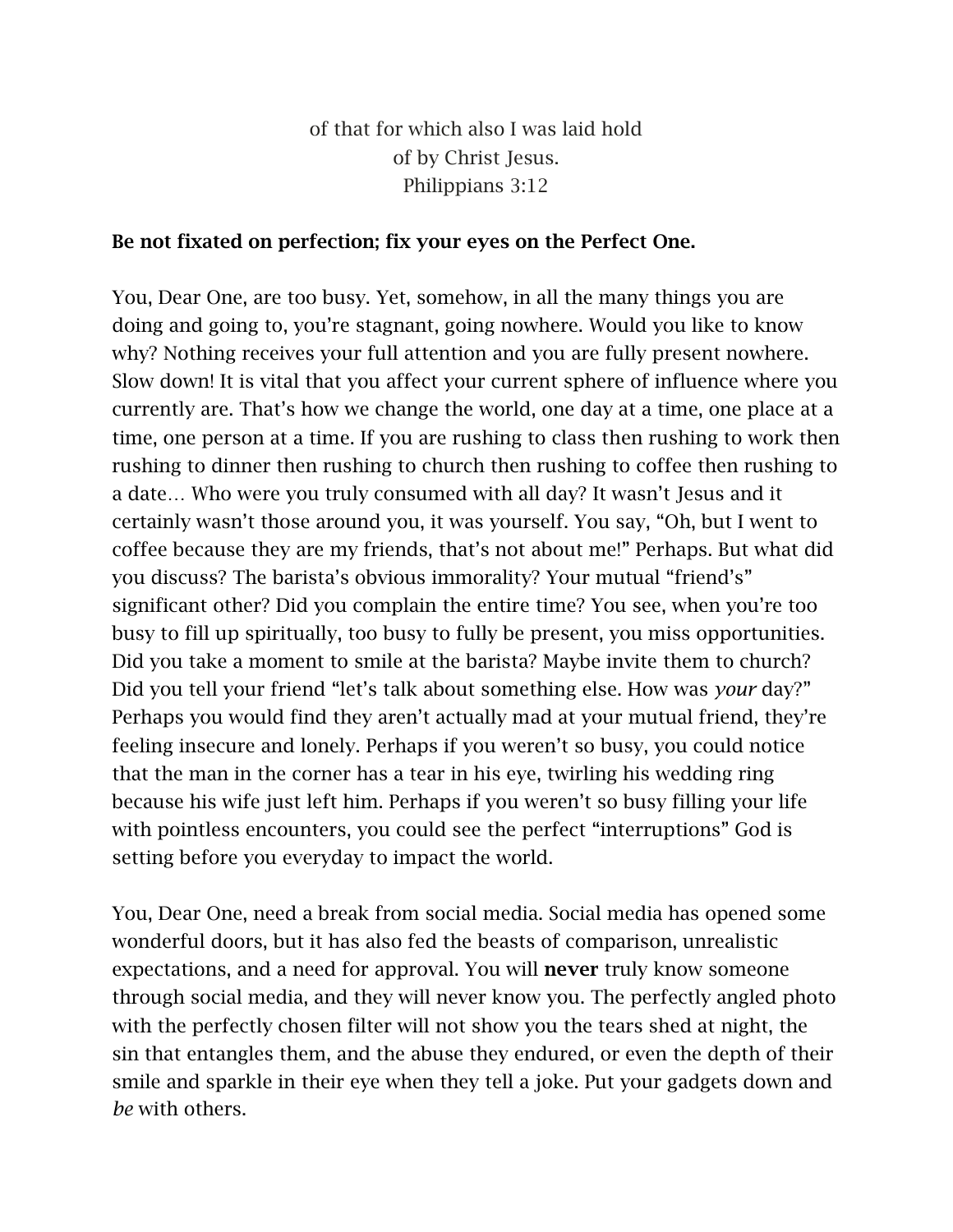Lastly, you, Dear One, are entitled to nothing. You aren't even entitled to the air in your lungs. You are not entitled to ride the coattails of the blood, sweat, and tears of our forefathers. You are not entitled to freedom. You are not entitled to a career, a spouse, a home, a ministry. You are not entitled to act in whatsoever manner you wish. You are not entitled to sit idly by and let our country go down in flames. **You are entitled to nothing.** The Bible says in Revelation that the lukewarm ones will be spit out of God's mouth. Do you understand that? God would prefer you be an icy, liberal unbeliever than a lukewarm Christian sitting on the sidelines claiming unemployment and food stamps because you don't want to work; claiming you don't need to vote because "it's rigged anyway;" believing everything you're told on the news; fighting for animal rights over the rights of an unborn child (who, by the way, was you once); claiming you "don't want to get involved" and burying your head in the sand. Anything worth having comes with a price. What if our forefathers had been lazy, impassionate, easily influenced entitlement fiends? You certainly wouldn't have your beloved "freedom of speech" to blow hot air and do nothing with.

Generation of Mine, hear me when I say the world *needs* you. They need the real, unabashedly yourself you. They need the focused, driven, hard-working, steadfast, light of the world you. The state of our nation and our world is our fault. **Ours**. We must take responsibility and do something about it. If there is even a hint of a spark flickering in your heart, fan it into flame today. Choose to step into who God created you to be. Choose to find out for yourself the reality of our government and not pretend it isn't happening. Choose to put down your phone and be fully present. Choose to not compare and to celebrate those around you. Choose to see hope. Choose to *be* hope. Choose to slow down and see the interruptions that are really opportunities. Choose to change the world. Twelve imperfect people did it once, let's do it again.

If I could rip my heart out and hand it to you so "sincerely," would be proven, I would.

Sincerely, Brit